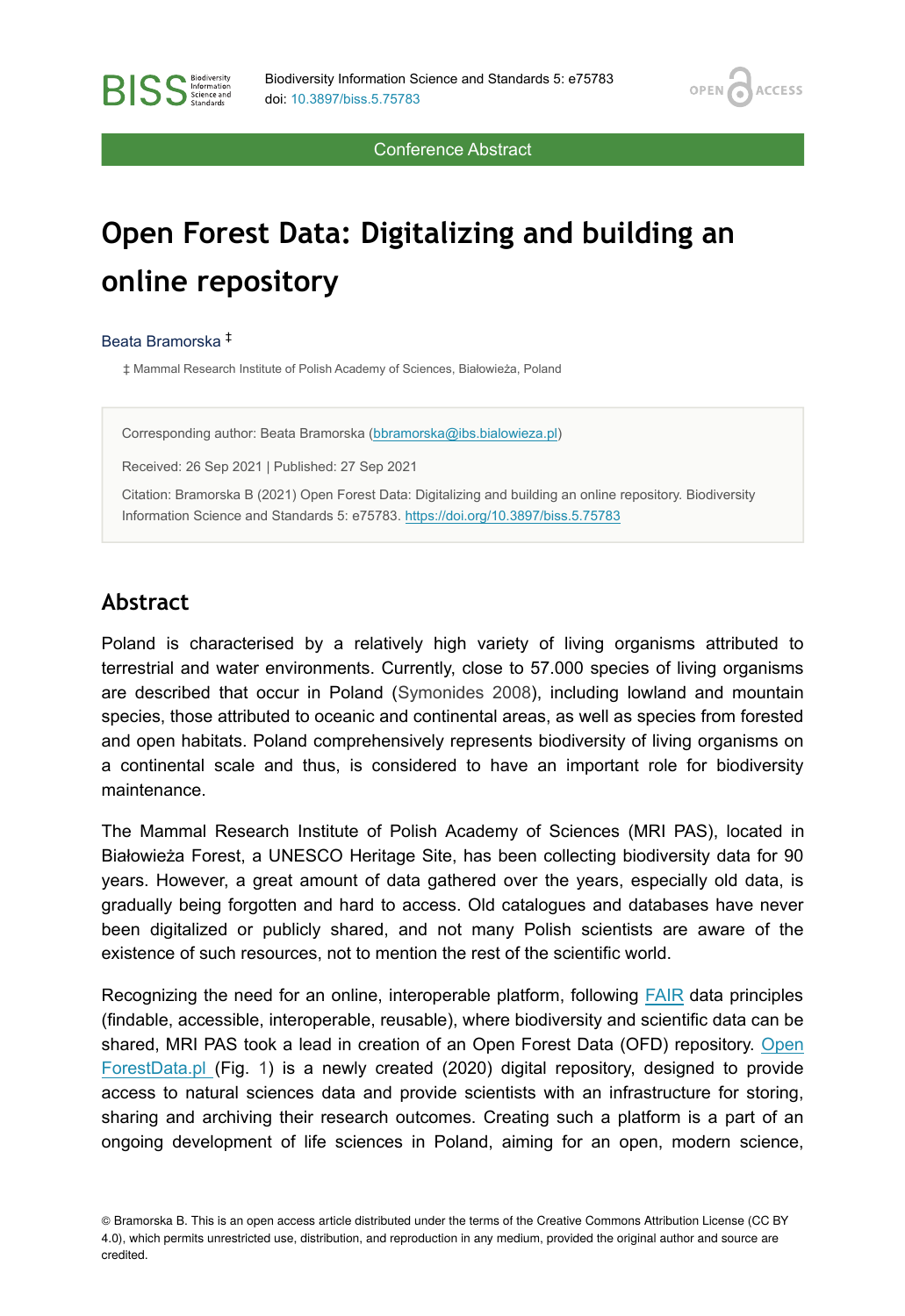where data are published as free-access. OFD also allows for the consolidation of natural science data, enabling the use and processing of shared data, including API (Application Programming Interface) tools. OFD is indexed by the Directory of Open Repositories (OpenDOAR) and Registry of Research Data Repositories (re3data).

<span id="page-1-0"></span>

Figure 1. Open Forest Data logo.

The OFD platform is based entirely on reliable, globally recognized open source software: DATAVERSE, an interactive database app which supports sharing, storing, exploration, citation and analysis of scientific data; GEONODE, a content management geospatial system used for storing, publicly sharing and visualising vector and raster layers, GRAFANA, a system meant for storing and analysis of metrics and large scale measurement data, as well as visualisation of historical graphs at any time range and analysis for trends; and external tools for database storage (Orthanc) and data visualisation (Orthanc plugin Osimis Web Viewer and Online 3D Viewer [\(https://](https://3dviewer.net/) [3dviewer.net/](https://3dviewer.net/)), which were integrated with the system mechanism of Dataverse. Furthermore, according to the need for specimen description, Darwin Core [\(Wieczorek et](#page-3-1) [al. 2012](#page-3-1)) metadata schema was decided to be the most suitable for specimen and collections description and mapped into a Dataverse additional metadata block. The use of Darwin Core is based on the same file format, the Darwin Core Archive (DwC-A) which allows for sharing data using common terminology and provides the possibility for easy evaluation and comparison of biodiversity datasets. It allows the contributors to OFD to optionally choose Darwin Core for object descriptions making it possible to share biodiversity datasets in a standardized way for users to download, analyse and compare.

Currently, OFD stores more than 10.000 datasets and objects from the collections of Mammal Research Institute of Polish Academy of Sciences and Forest Science Institute of Białystok University of Technology. The objects from natural collections were digitalized,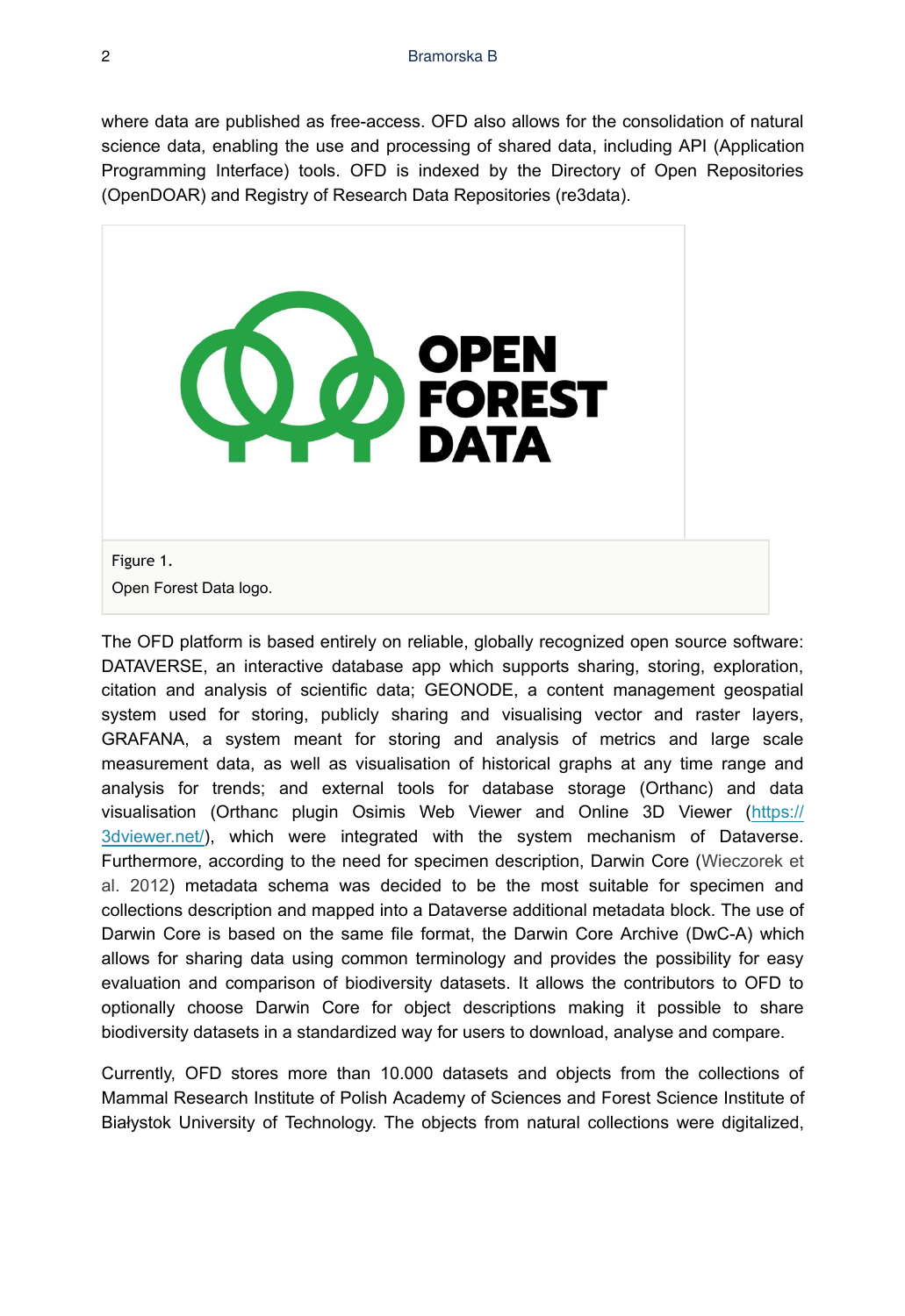described, catalogued and made public in free-access. OFD manages seven types of collection materials:

- 1. 3D and 2D scans of specimen in Herbarium, Fungarium, Insect and Mammal Collections,
- 2. images from microscopes (including stereoscopic and scanning electron microscopes),
- 3. morphometric measurements,
- 4. computed tomography and microtomography scans in Mammal Collection,
- 5. mammal telemetry data,
- 6. satellite imagery, geospatial climatic and environmental data,
- 7. georeferenced historical maps.

In the OFD repository, researchers have the possibility to share data in standardized way, which nowadays is often a requirement during the publishing process of a scientific article. Beside scientists, OFD is designed to be open and free for students and specialists in nature protection, but also for officials, foresters and nature enthusiasts. Creation of the OFD repository supports the development of citizen science in Poland, increases visibility and access to published data, improves scientific collaboration, exchange and reuse of data within and across borders.

#### **Keywords**

digital repository, biodiversity, Darwin Core, Darwin Core Archive, open software

### **Presenting author**

Beata Bramorska

#### **Presented at**

TDWG 2021

#### **Funding program**

This project received partial funding from Operational Programme Digital Poland.

#### **Grant title**

e-Puszcza. Data repository for natural scientific data of Podlasie Voivodeship, Poland *(Operational Programme Digital Poland)*